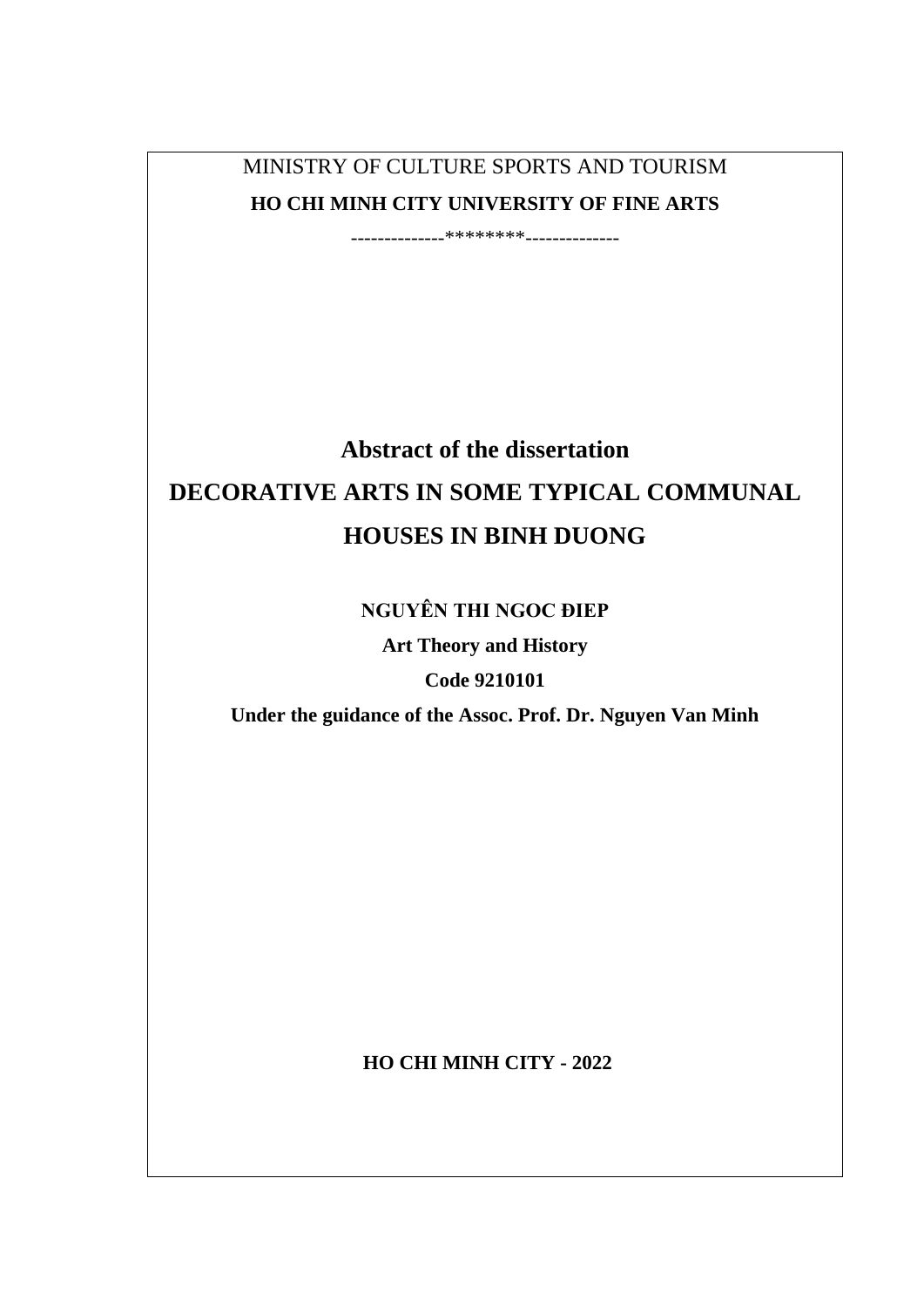# **SUMMARY OF THE DOCTORAL THESIS**

PhD candidate**: Nguyen Thi Ngoc Diep** Title**: Decorative arts in some typical Communal Houses in Binh Duong** Major**: Art Theory and History** Code**: 9210101** Supervisor**: Assoc. Prof. Dr. Nguyen Van Minh** Institution**: Ho Chi Minh City University of Fine Arts**

#### **CONTENT**

#### **Research purpose and objective**

The thesis purpose is to determine theoretical basis of decorative arts in Communal Houses in Binh Duong. Thereby, a scientific basis is formed for identifying decorative art expressions in some typical Communal Houses in Binh Duong so that characteristics of Communal House decoration art in Binh Duong are identified with folklore values, Vietnamese traditions and local characteristics. These values play key roles in preserving original visual elements to promote the values. Village houses are applied in modern architecture with some combined designs and decorations in the context of economic integration and globalization nowadays.

The research object is decorative art characteristics in some typical Communal Houses in Binh Duong through decorative images, forms and languages.

# **Research methodologies**

The thesis uses analytical method of Fine Arts, which is applied in analyzing the characteristics of the decorative arts of Communal Houses in Binh Duong. It is simultaneously combined with interdisciplinary approach of History, Culture, Ethnology, Cultural Semiotics, Philosophy, and Aesthetics to clarify the characteristics of research subjects in many different aspects. At the same time, the number of methods of field research including survey, interview, statistics,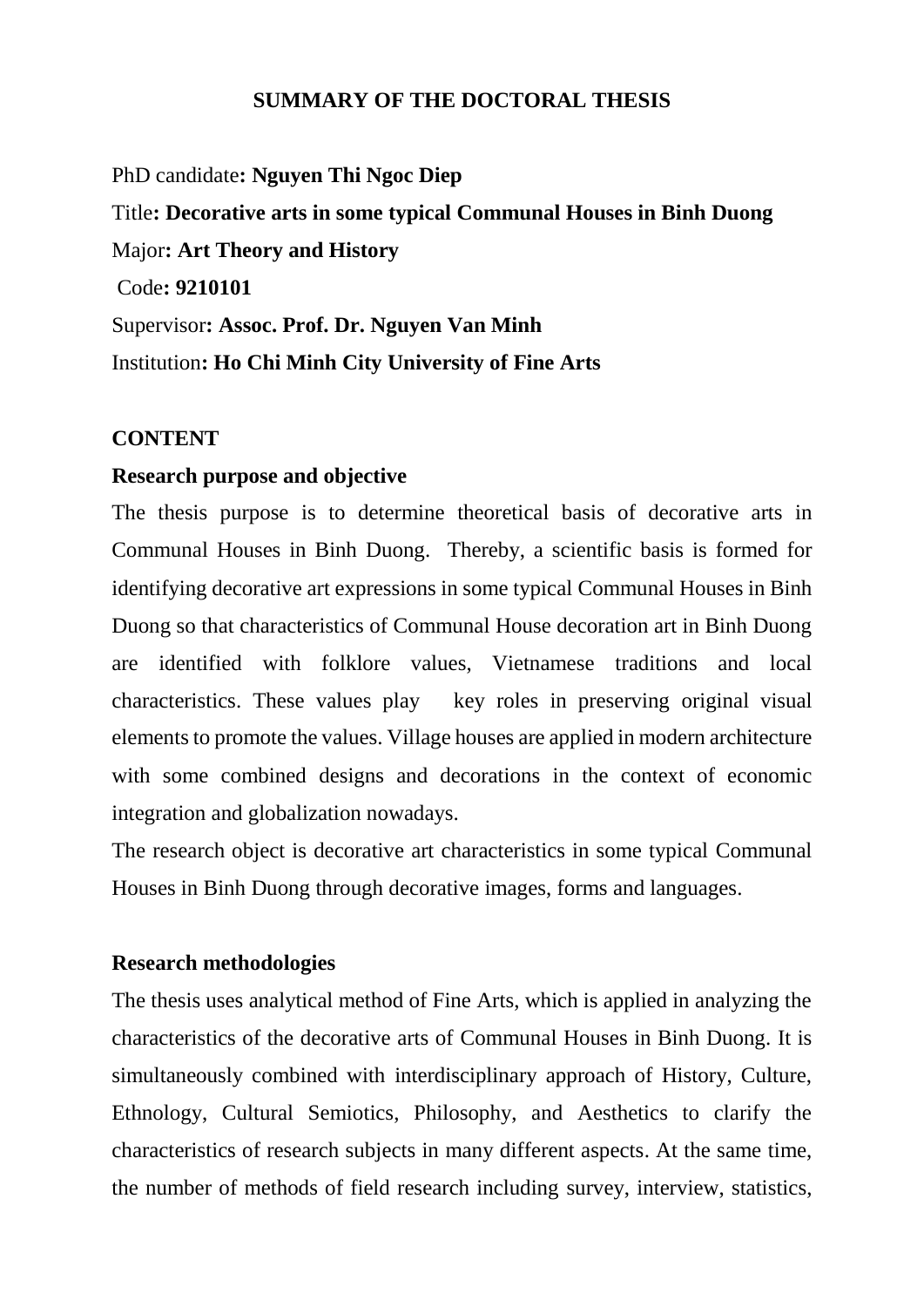and comparison are applied to clarify the statements and hypotheses to find out new findings and avoid lameness when comparing which may lead research results to be arbitrary.

## **Main findings and conclusion**

- 1. According to historical phases of social development of Binh Duong ancient land, the local cultural characteristics have been formed with the inheritance and acculturation of Northern culture, interference with Chinese culture and high impact of aesthetic thinking process, and local people's artistic creation.
- 2. The identification and shaping of decorative art styles in Communal Houses in Binh Duong reflects nature of local traditional decorative arts in comparison with domestic and foreign regions with the aim of raising and promoting the high artistic value. Those decorative art characteristics are expressed by reducing the majesty of the *Four Supernatural Creatures* (embracing dragon, unicorn, tortoise and phoenix) and replacing with typical local fruits. The form of community in the new land has formed a multi-ethnic cultural area, demonstrating the acculturation with Chinese culture. Decorative carving materials are not only on wood but also on concrete, bronze, ceramic, even advanced to the extent of using colors to paint decorative landscapes on concrete walls with near and far technique... The technique of carving is a typical form of shaping in block style. Symmetrical classical layout is the main, showing the solemnity of a sacred place. Harmonious contrasting color scheme is mainly used with three main colors of vermilion red, golden yellow, and lacquer.
- 3. Traditional decorative arts value in locality with ethnic and indigenous characteristics is reflected in following characteristics of Communal House decoration art in Binh Duong. First, *estimation* is displayed through principles of artistic estimation method. Second, *normality* exists in every